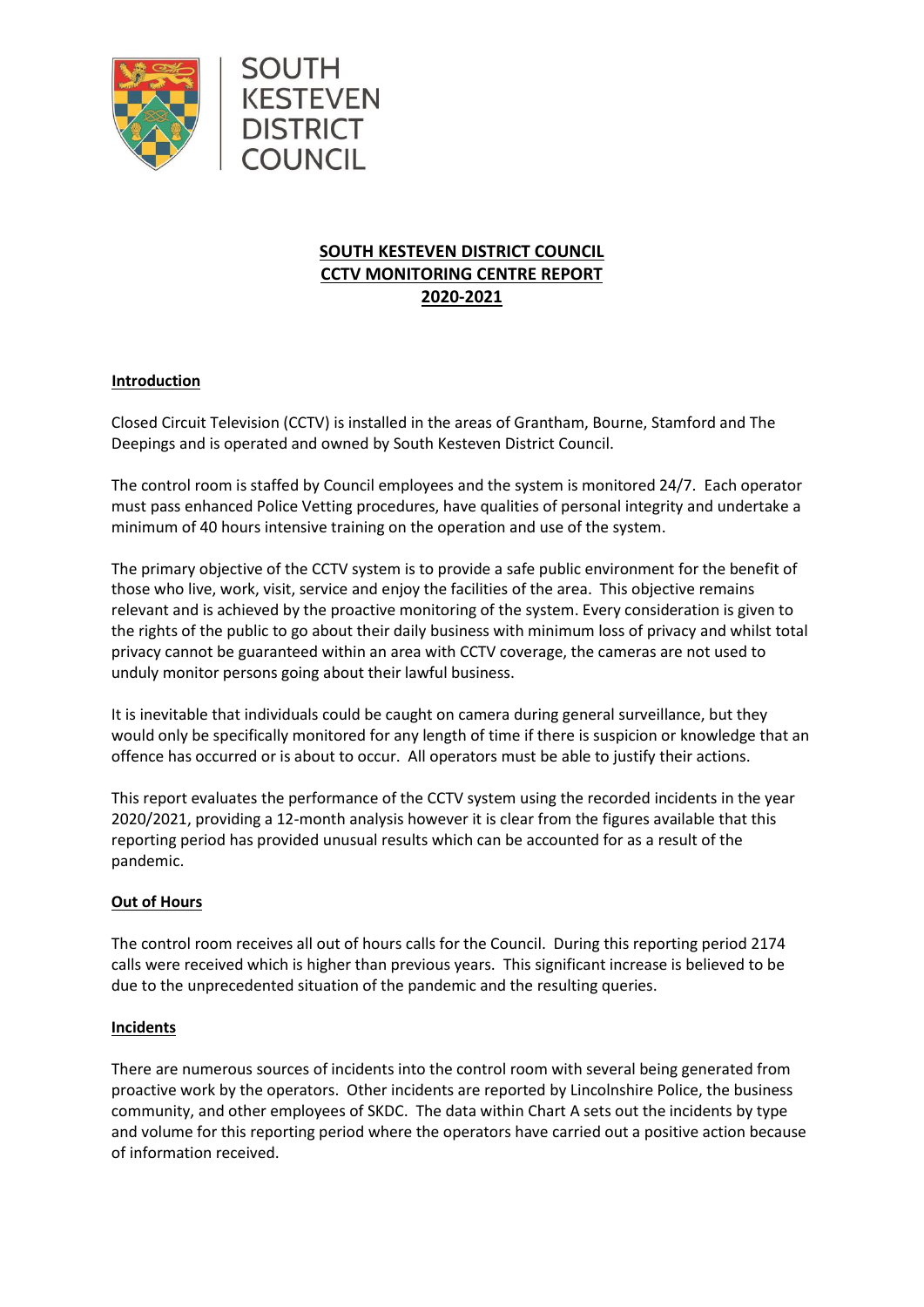



Chart B provides a detailed breakdown of the incidents dealt with by the control room and the originating source.



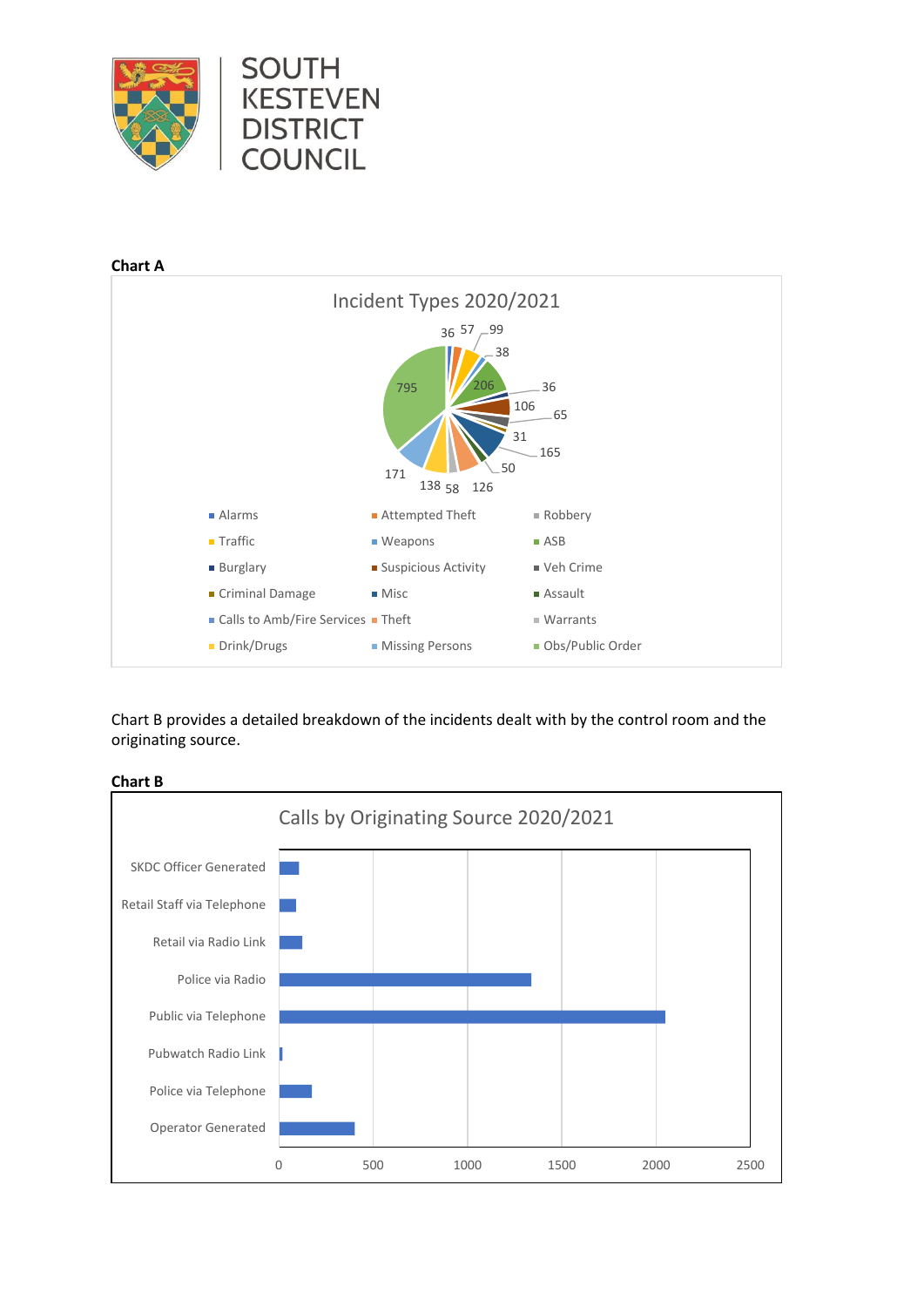

Chart C reflects the call volumes over a three-year period and details a number of other nationally recognised performance indicators.



**Chart C**

## **Arrests, Reviews and Media Seized**

Viewing of CCTV footage is carried out by the investigating officers at Lincolnshire Police who have access to the CCTV control room for review purposes. Recordings onto disc are prepared by trained operators and seized by authorised agencies.

During this reporting period there were 209 reviews and 197 bundles of evidence seized. A bundle of evidence can range between 2 and 6 discs. If large data requests are made, hard drives are used to transfer all the information.

## **Camera Usage**

A mix of fixed and PTZ (pan/tilt/zoom) cameras are used across the district to good effect, providing the ability to monitor live incidents, of which selected images can be displayed at Grantham Police Station and Lincolnshire Police Headquarters, Nettleham. All the cameras are a valuable resource in terms of follow up investigations and ongoing intelligence.